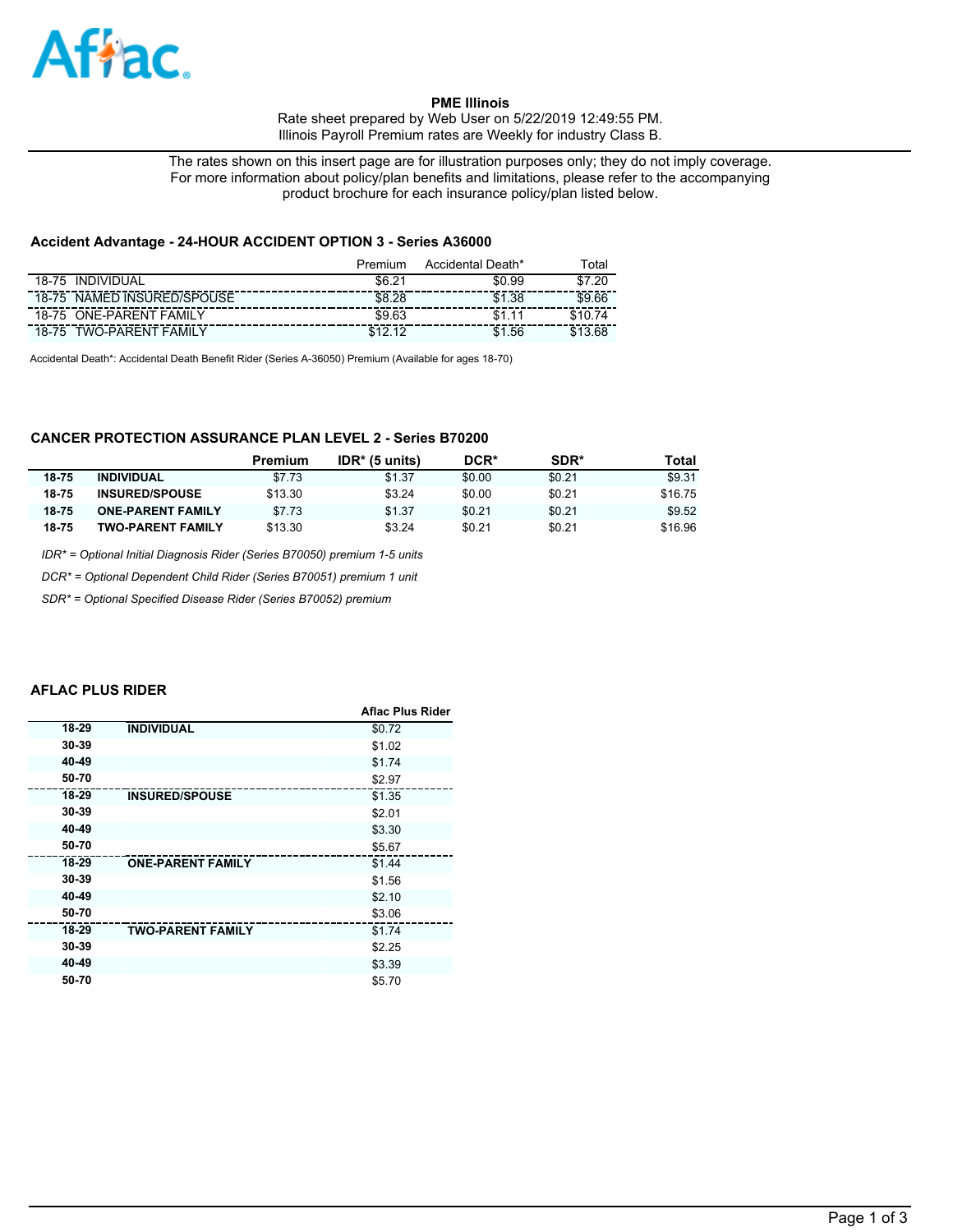

**PME Illinois**  Rate sheet prepared by Web User on 5/22/2019 12:49:55 PM. Illinois Payroll Premium rates are Weekly for industry Class B.

The rates shown on this insert page are for illustration purposes only; they do not imply coverage. For more information about policy/plan benefits and limitations, please refer to the accompanying product brochure for each insurance policy/plan listed below.

## **CRITICAL CARE PROTECTION POLICY - Series A74300**

| Individual |                       |              |              | <b>One Parent Family</b> |                          |       |         |              |              |              |
|------------|-----------------------|--------------|--------------|--------------------------|--------------------------|-------|---------|--------------|--------------|--------------|
| Age        | Premium               | <b>FOBBR</b> | <b>SHERR</b> | Total                    |                          | Age   | Premium | <b>FOBBR</b> | <b>SHERR</b> | <b>Total</b> |
| 18-35      | \$4.20                | \$0.54       | \$0.27       | \$5.01                   |                          | 18-35 | \$7.14  | \$0.57       | \$0.30       | \$8.01       |
| 36-45      | \$5.94                | \$1.02       | \$0.66       | \$7.62                   |                          | 36-45 | \$8.43  | \$1.08       | \$0.66       | \$10.17      |
| 46-55      | \$8.76                | \$1.20       | \$1.11       | \$11.07                  |                          | 46-55 | \$10.83 | \$1.23       | \$1.11       | \$13.17      |
| 56-70      | \$12.12               | \$1.32       | \$1.56       | \$15.00                  |                          | 56-70 | \$15.27 | \$1.38       | \$1.59       | \$18.24      |
|            | <b>Insured/Spouse</b> |              |              |                          | <b>Two Parent Family</b> |       |         |              |              |              |
|            |                       |              |              |                          |                          |       |         |              |              |              |
| Age        | Premium               | <b>FOBBR</b> | <b>SHERR</b> | <b>Total</b>             |                          | Age   | Premium | <b>FOBBR</b> | <b>SHERR</b> | <b>Total</b> |
| 18-35      | \$8.04                | \$1.11       | \$0.54       | \$9.69                   |                          | 18-35 | \$9.12  | \$1.14       | \$0.57       | \$10.83      |
| $36 - 45$  | \$10.65               | \$2.01       | \$1.14       | \$13.80                  |                          | 36-45 | \$11.61 | \$2.07       | \$1.23       | \$14.91      |
| 46-55      | \$16.41               | \$2.40       | \$1.89       | \$20.70                  |                          | 46-55 | \$17.37 | \$2.43       | \$2.04       | \$21.84      |

*FOBBR: First Occurrence Building Benefit Rider (Rider Series A74050)*

*SHERR: Specified Health Event Recovery Benefit Rider (Rider Series A74051)*

# **AFLAC-SHORT TERM DISABILITY - Series A-57600**

**Elimination Period Accident/Sickness - 0/7 DAYS**

| <b>Annual Income</b>  |       | \$22.000 | \$24.000 | \$26,000 | \$28,000 | \$30,000 | \$32,000 | \$34,000 | \$36,000 | \$38,000 | \$40.000 |
|-----------------------|-------|----------|----------|----------|----------|----------|----------|----------|----------|----------|----------|
| <b>Benefit Period</b> | Aae   | \$1.100  | \$1.200  | \$1.300  | \$1.400  | \$1.500  | \$1,600  | \$1.700  | \$1.800  | \$1.900  | \$2,000  |
| 3 MONTHS              | 18-49 | \$7.59   | \$8.28   | \$8.97   | \$9.66   | \$10.35  | \$11.04  | \$11.73  | \$12.42  | \$13.11  | \$13.80  |
|                       | 50-64 | \$8.91   | \$9.72   | \$10.53  | \$11.34  | \$12.15  | \$12.96  | \$13.77  | \$14.58  | \$15.39  | \$16.20  |
|                       | 65-74 | \$10.56  | \$11.52  | \$12.48  | \$13.44  | \$14.40  | \$15.36  | \$16.32  | \$17.28  | \$18.24  | \$19.20  |

### **AFLAC VALUE RIDER**

|       | <b>Aflac Value Rider</b> |
|-------|--------------------------|
| 18-69 | \$2.52                   |